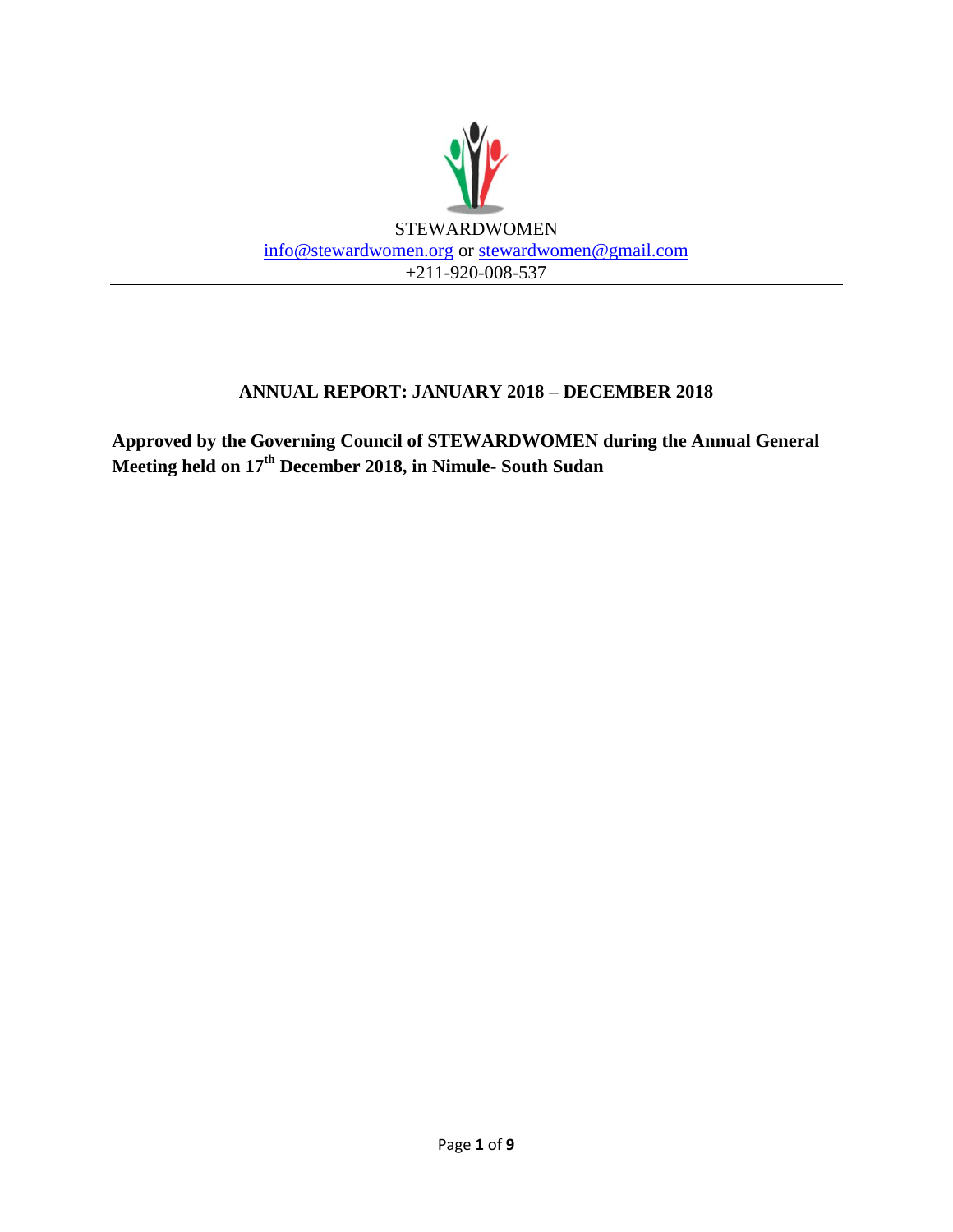#### **Preamble:**

Aware of;

- 1. Increased scale of insecurity in the country since the upsurge of political violence in July 2016 and there is huge displacement of communities into IDP camps and as refugees to the neighboring countries;
- 2. Wide spread of all forms of violence against women & girls, including sexual violence;
- 3. The increasing levels of tensions between security agents and communities, arbitrary arrest, torture and detention of unarmed civilians without trial by security agents;
- 4. The breakdown in the rule of law coupled and impunity;
- 5. Aware of the daunting challenge faced by the judiciary in the delivery of justicemilitarization,  $\&$  politicization of the judiciary  $\&$  lack of professionalism;
- 6. Te weak legal and regulatory framework on the human security of women & girls in the country;
- 7. The sky rocketing inflation and collapse of the economy in the country;
- 8. Urgent need for revitalization of the 2015 peace agreement;
- 9. The need for systematic efforts by CSOs to support citizens to effectively engage with local authorities & governments on issues of security and enforcement of justice, law and order;

STEWARDWOMEN hereby presents this annual report 2018 which highlights the summary of activities implemented and not implemented, the key achievements, challenges, lessons learned and recommendations in 2018.

#### **Key intervention areas:**

- 1. Community security,
- 2. Legal aid & psychosocial support to vulnerable women & girls,
- 3. Legislation reforms on the security of women & girls,
- 4. Women economic empowerment
- 5. Sexual, reproductive & health of adolescent girls in school.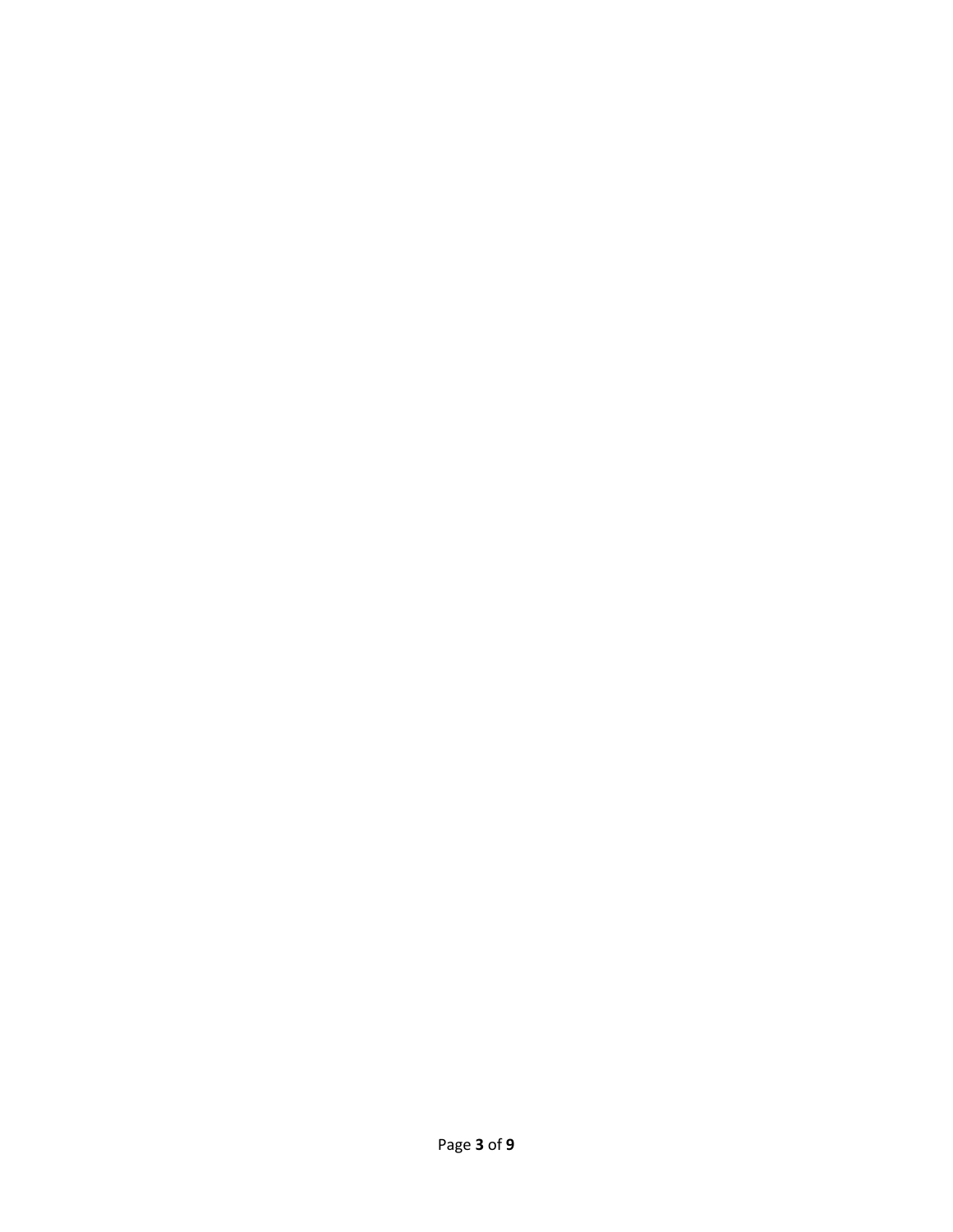# **#1: Community Security**

| Outcome                                                                                                                                                                | Activities planned 2018                                                                  | Report for 2018                                                                                                                                                                                                            |
|------------------------------------------------------------------------------------------------------------------------------------------------------------------------|------------------------------------------------------------------------------------------|----------------------------------------------------------------------------------------------------------------------------------------------------------------------------------------------------------------------------|
| 1.1 Citizens meet regularly to discuss<br>security & justice concerns/needs.                                                                                           | Facilitate/support neighbourhood assemblies<br>on community security $&$ justice issues. | 42 neighborhood assemblies conducted.<br>917 people reached<br>27 neigbourhood assembly committees<br>formed [NAC]<br>2 resolutions enforced <i>i.e</i> 2 bi-laws on<br>domestic violence and alcohol drinking in<br>Magwi |
|                                                                                                                                                                        | Support women coffee groups through micro-<br>fund to engage on women's security.        | 5 women coffee groups in Magwi, 6 in<br>Nimule, 5 in Mahadi and 6 in Juba Way<br>Station.<br>20 policemen, army, teachers and<br>religious leaders were engaged by women<br>coffee groups                                  |
| 1.2 Citizens are more aware of<br>security needs and priorities and their<br>(security) rights $+$ duties and the roles<br>$+$ duties of security $\&$ justice actors. | Commemorate the annual 16-days of activism<br>against GBV & international women's day.   | 10,050 men, women and government<br>$\blacksquare$<br>representatives sensitized on the security<br>needs of women & girls during the two<br>events in Nimule, Magwi, Jubek State<br>and Juba National.                    |
| 1.3 Security sector actors and citizens<br>have an improved relationship (on a<br>local level)                                                                         | Organize community dialogues on the security<br>of transit asylum seekers and returnees. | 5 community dialogues conducted in<br>Nimule and Magwi.<br>STEWARDWOMEN has been requested<br>to construct a reception centre at Pajok                                                                                     |

### **#2: Legal aid & psychosocial support to vulnerable women & girls**

| <b>Outcome</b>                      | <b>Activities in 2018</b>                                                              | <b>Report for 2018</b>                      |
|-------------------------------------|----------------------------------------------------------------------------------------|---------------------------------------------|
|                                     | 2.11 legal aid fund set for survivors of 2.1.1 Provide litigation & related support to | 7 rape survivors supported with litigation. |
| sexual violence.                    | rape survivors who cannot afford legal fees.                                           |                                             |
| 2.2 Legal service providers'        | 2.2.1 Train community paralegals & family                                              | 9 community paralegals $& 27$ family courts |
| knowledge increased on professional | courts.                                                                                | trained.                                    |
| ethics and fair trial.              | 2.2.2 Produce & distribute information                                                 | 100 copies of Maputo protocol booklets on   |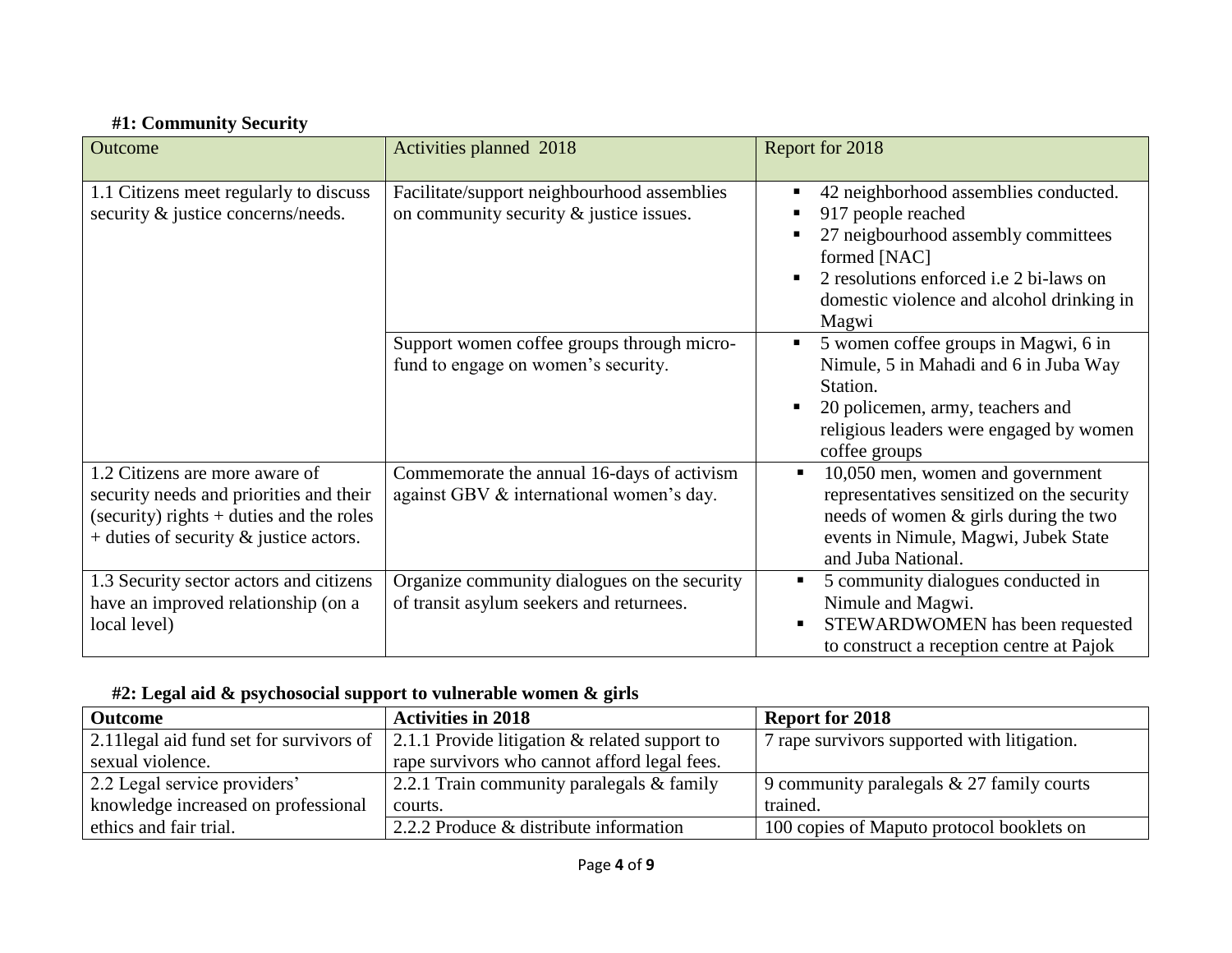|                                                                                           | booklets on selected legislations.                                                                    | legislations printed and distributed.                                                                                          |
|-------------------------------------------------------------------------------------------|-------------------------------------------------------------------------------------------------------|--------------------------------------------------------------------------------------------------------------------------------|
| 2.3 Traditional courts have<br>knowledge on administration of<br>justice                  | 2.3.1 Establish and support family courts.                                                            | 3 new family courts established in Magwi and<br>supported with monthly incentives.                                             |
| 2.4 Legal service providers<br>coordinate better among each other to                      | 2.4.1 Lead the Rule of Law cluster meetings in<br>Magwi & Nimule.                                     | 5 rule of law cluster meetings conducted,<br>$\blacksquare$<br>2 in Nimule and 3 in Magwi.                                     |
| better manage cases (improved<br>referral pathway)                                        | 2.4.2 Host mobile courts                                                                              | 2 mobile courts held in Nimule and<br>$\blacksquare$<br>Magwi.<br>20 cases resolved through mobile courts.<br>п                |
| 2.5 GBV survivors have accessed<br>psychosocial support services.                         | 2.5.1 Train GBV survivor care givers.                                                                 | 10 GBV survivor care givers trained.<br>п<br>5 active GBV survivor care givers by end<br>п<br>of project.                      |
|                                                                                           | 2.5.2 Facilitate/support survivor care givers to<br>provide psychosocial support to GBV<br>survivors. | 27 girls were provided with psychosocial<br>п<br>support and emergency services through<br>the 24/7 emergency service hotline. |
|                                                                                           | 2.5.3 Distribute dignity kits to GBV survivors,<br>including adolescent girls in school.              | 470 women & girls provided with dignity<br>$\blacksquare$<br>kits.                                                             |
| 2.6 Stake holders have knowledge on<br>GBV preparedness & response during<br>emergencies. | 2.6.1 Hold GBV preparedness consultative<br>meetings with IDP & host community leaders.               | 50 IDP & host community leaders who<br>$\blacksquare$<br>attended the consultative meetings in Juba<br>and Nimule.             |

# **#3: Legislation reforms on the security of women & girls.**

| 3.1 National and international actors<br>work towards the implementation of<br><b>Maputo Protocol</b> | 3.1.1 Coordinate the CCORPS to advocate for<br>implementation of Maputo Protocol. | 10 coordination meetings held for the<br>CCORPS.<br>20 resolutions were passed and one is<br>being enforced i.e development of<br>quarterly newsletter. |
|-------------------------------------------------------------------------------------------------------|-----------------------------------------------------------------------------------|---------------------------------------------------------------------------------------------------------------------------------------------------------|
|                                                                                                       | 3.1.2 Train local justices, magistrates $\&$<br>lawyers on the Protocol.          | 25 lawyers, magistrates and justices<br>trained.<br>None of justices who report to have<br>applied the Protocol in handling GBV<br>cases.               |
| 3.2 The Maputo Protocol is                                                                            | 3.2.1 Continuous engagement and                                                   | ' engagement meetings held.                                                                                                                             |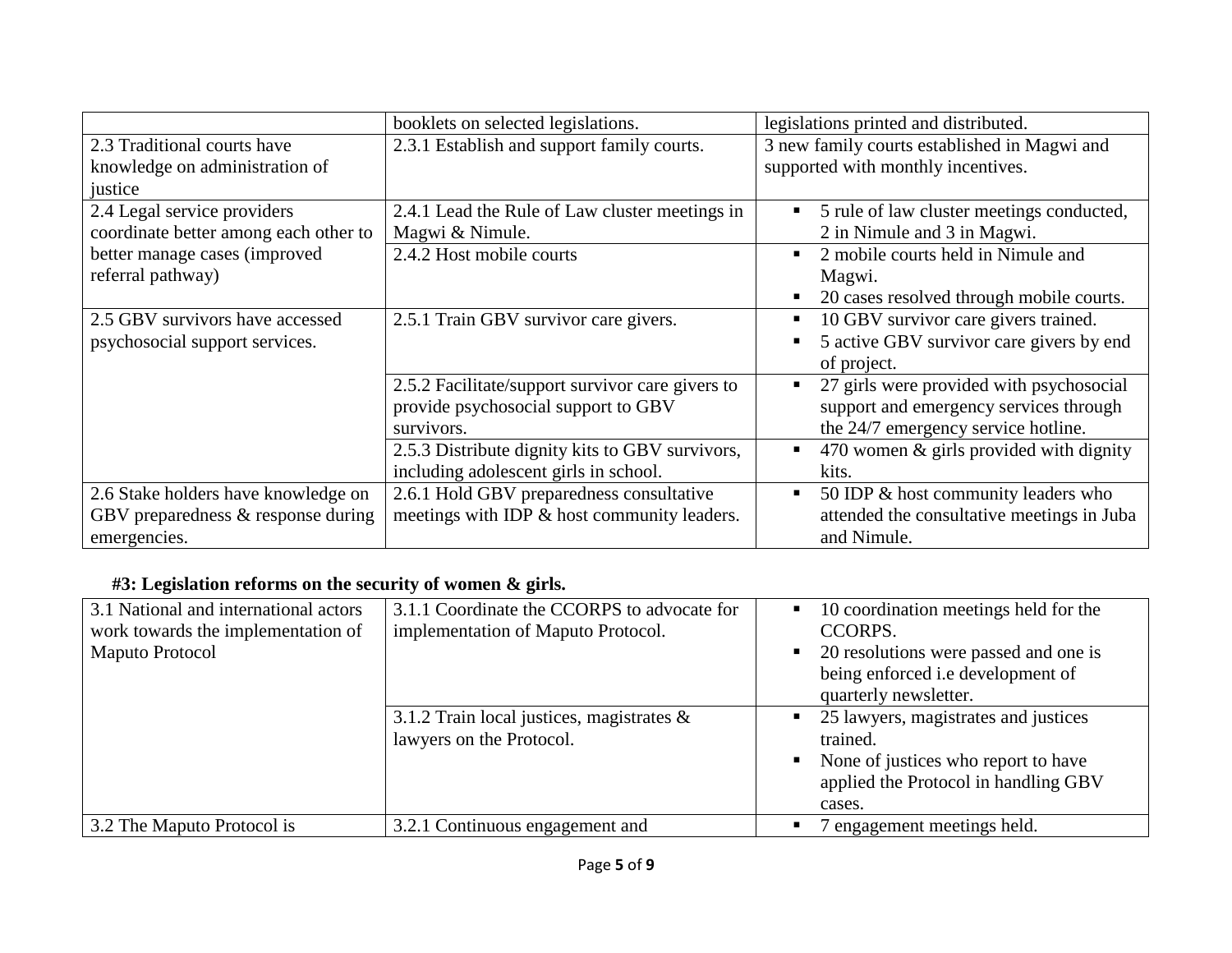| implemented by the TGoNU. | coordination/collaboration with the Ministry of<br>Gender, Children and Social Welfare<br>(MOGCSW) to among others push for the | -Examples of practical actions taken<br>towards implementation of the Protocol. |
|---------------------------|---------------------------------------------------------------------------------------------------------------------------------|---------------------------------------------------------------------------------|
|                           | implementation of the Protocol and adoption<br>of LRC recommendations.                                                          |                                                                                 |

# **#4: Women Economic Empowerment;**

| 4.1 Vulnerable women in IDPs $&$<br>host communities supported with | 4.1.1 Provide practical knowledge and skills<br>on entrepreneurship/business management. | 50 women trained on<br>$\blacksquare$<br>entrepreneurship/business skills.                                                               |
|---------------------------------------------------------------------|------------------------------------------------------------------------------------------|------------------------------------------------------------------------------------------------------------------------------------------|
| economic incentives.                                                | 4.1.2 Provide in-kind start-up kits to<br>vulnerable women for IGAs.                     | one out of 10 operational savings and loan<br>٠<br>groups/associations<br>130 women in the savings and loan<br>п<br>groups/associations. |
|                                                                     | 4.1.3 Mobilize women to establish and manage<br>women friendly & viable IGAs.            | one bank account opened with<br>٠<br>Cooperative bank of Nimule<br>Amount of savings is 750,000ssp<br>Equivalent to \$4411               |

## **#5: Sexual & Reproductive Health of Adolescents**

| 5.1 Appropriate policy frame work<br>developed on SRHR of adolescents. | 5.1.1 Seminars on national & local policy<br>frame on SRHR. | 0 seminars held $\&$ participants.    |
|------------------------------------------------------------------------|-------------------------------------------------------------|---------------------------------------|
|                                                                        | 5.1.2 Draft national & local policy frame work<br>on SRHR.  | 0 SRHR policy frame work developed.   |
|                                                                        | 5.1.3 Awareness raising on the SRHR policy<br>frame work.   | 0 awareness raising events            |
| 5.2 Knowledge of adolescent girls                                      | 5.2.1 Workshops on SRHR.                                    | 0 of participants.                    |
| increased on sexual, reproductive $\&$                                 | 5.2.2 Seminars on HIV/AIDs prevention &                     | seminars/workshops<br>$\circ$         |
| health rights [SRHR].                                                  | response, including care & support.                         | 0 of participants.                    |
|                                                                        | 5.2.3 Formation of adolescent SRHR clubs.                   | 0 functional SRHR clubs.              |
|                                                                        | 5.2.4 Production of SRHR ICE materials.                     | 0 types of ICE materials distributed. |
| 5.3 Teachers & parents have                                            | 5.3.1 Seminars on HIV/AIDs prevention $\&$                  | 0 participants.                       |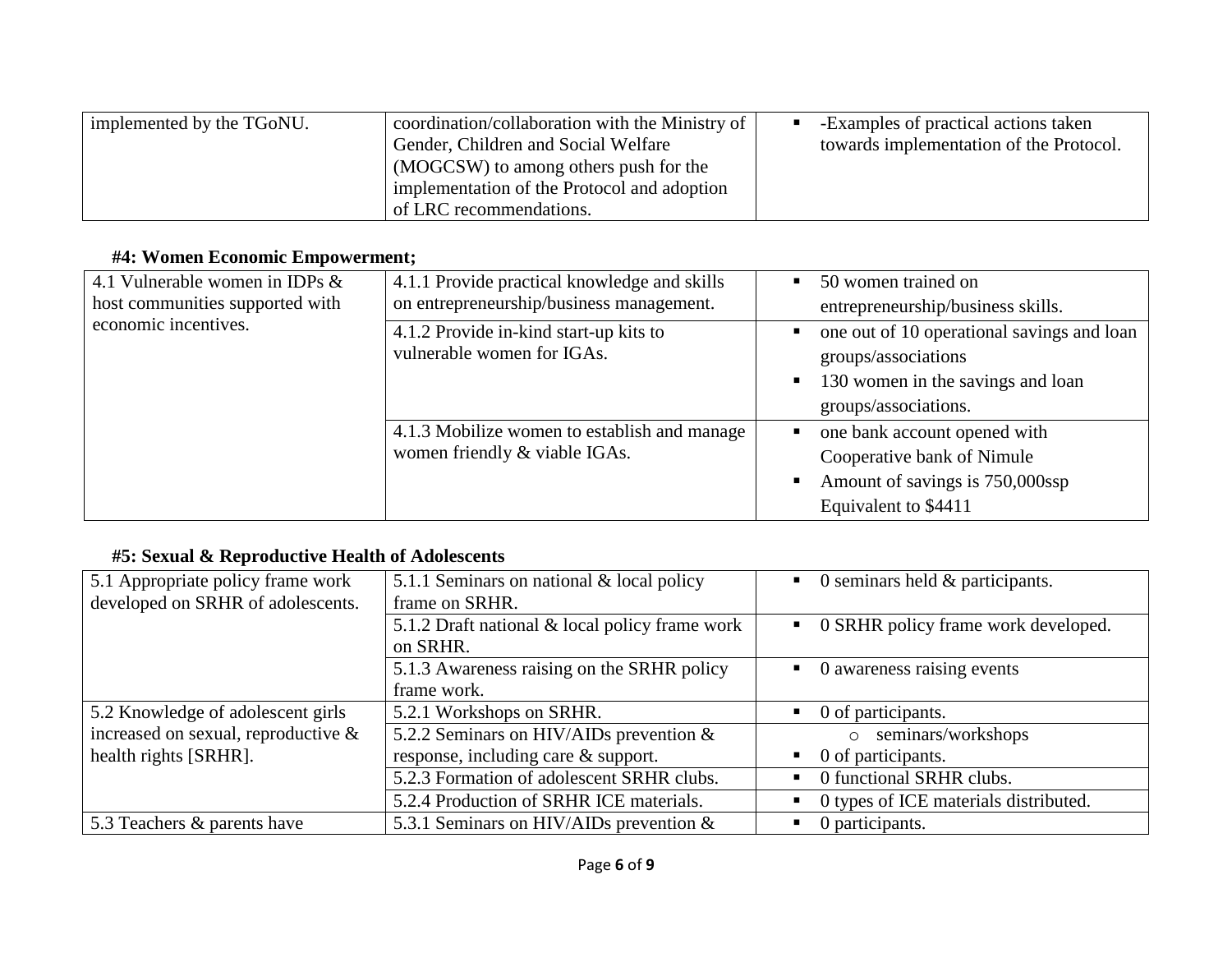| knowledge on the SRHR of<br>adolescent girls. | response.                                             |                                                      |
|-----------------------------------------------|-------------------------------------------------------|------------------------------------------------------|
| 5.4 Knowledge of adolescent school            | 5.4.1 Provide training on hygiene & body care.        | $\blacksquare$ 0 training participants.              |
| girls increased on hygiene and body           | 5.4.2 Provide counselling services.                   | $\blacksquare$ 0 recipients of psychosocial support. |
| care.                                         |                                                       |                                                      |
|                                               |                                                       |                                                      |
| 5.5 Adolescent girls in school have           | 5.5.1 Procure $\&$ distribute dignity $\&$ scholastic | $\blacksquare$ 0 beneficiaries.                      |
| received dignity & scholastic kits.           | kits.                                                 |                                                      |

#### **6. Activities not in the work plan but implemented**

- 6.1 Construction of the GBV desk in Nimule police station
- 6.2 Working with Change Agents in Torit
- 6.3 Conducted one capacity vulnerability assessment
- 6.4 Formed a local network of mediators and held one collaboration meeting with them
- 6.5 Trained 25women in Magwi on mediation skills
- 6.6 Conducted two GBV sub-cluster meeting in Nimule.
- 6.7 Conducted assessment in Juba to identify victims of conflict related violence
- 6.8 Mapped out existing support services (formal and informal)-None exists in Jondoru
- 6.9 Supported a women friendly space in Jondoru with 100 chairs
- 6.10 Held four community dialogues with victim support groups to discuss referral pathways on justice and protection issues.
- 6.11 Identified domestic violence as an arising policy issue for lobbying with relevant duty bearers (UNPOL, SPLA, judiciary, correctional services, camp leaders) and drafted a policy brief which is still under review.
- 6.12 One round table dialogue with immigration authorities in Juba.

### **7. Achievements**

- 7.1 STEWARDWOMEN successfully completed the construction of the police GBV desk in Nimule. The building is being used to receive female and children survivors of violence as a special group.
- 7.2 Maputo Protocol which STEWARDWOMEN has been campaigning for its ratification is now in the office of the President awaiting his signature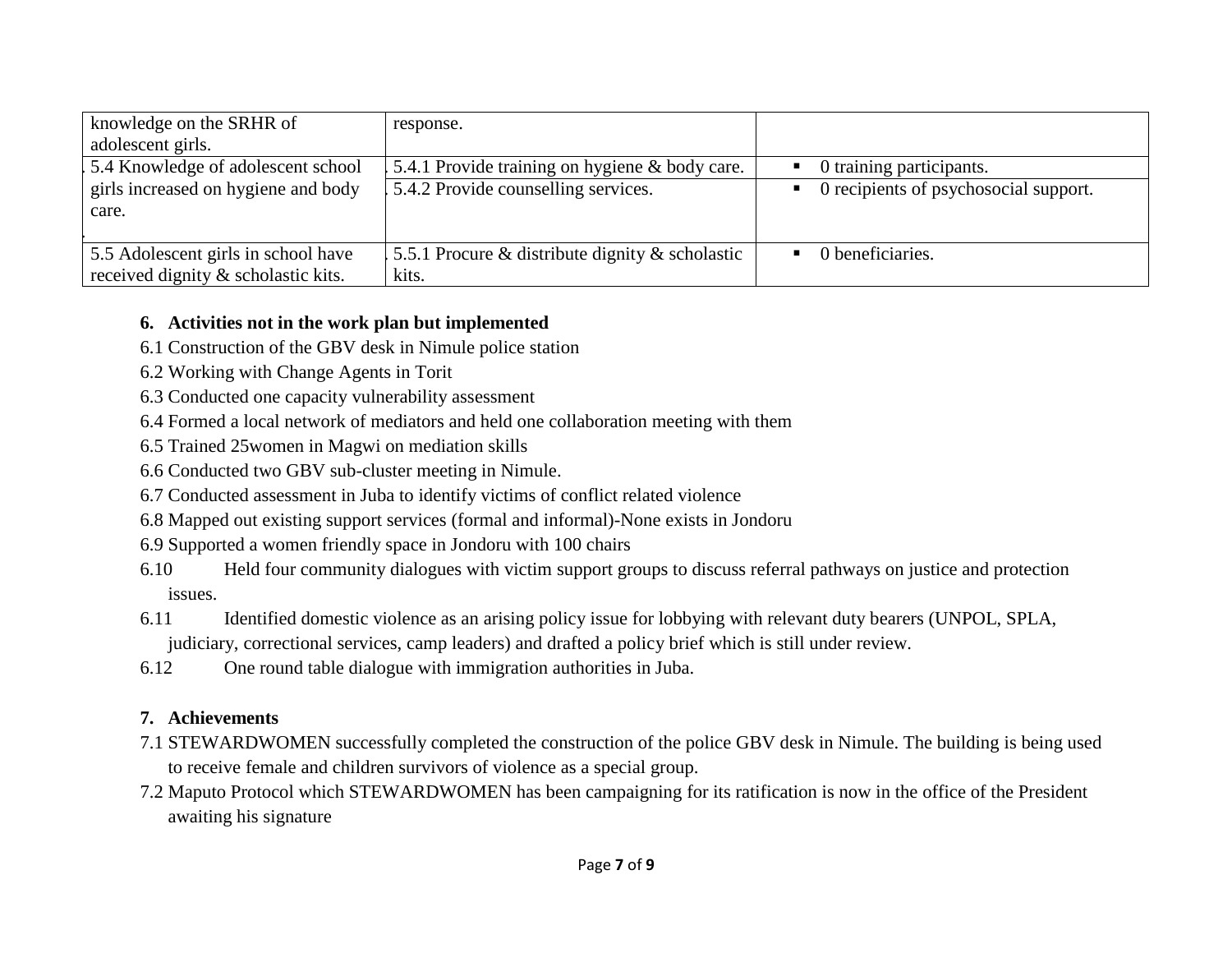- 7.3 Two of the family courts trained by STEWARDWOMEN in Magwi have been promoted to paramount chiefs.
- 7.4 57 cases were successfully mediated by the family court members and 7 cases by the legal aid clinic during mediation meetings held in Magwi Payam. And 11 other cases were referred to other competent authorities.
- 7.5 In NGO service mapping STEWARDWOMEN is recognized as the only legal Aid provider in Pageri county.
- 7.6 Cordaid has named STEWARDWOMEN as their model partner for good performance.
- 7.7 The Nimule central Boma chief voted STEWARDWOMEN as the best legal aid institution in Nimule.
- 7.8 Formed a local network of 25 women mediators in Magwi to conduct mediation meetings between parties in conflict.
- 7.9 Held all the four BoD meetings in the year.
- 7.10 Successfully conducted one end of project evaluation covering Cordaid activities in Magwi, Nimule and Juba
- 7.11 Family court prompted the drafting and passing of two by laws including ending domestic violence and regulating alcohol buying and selling in Magwi County Torit state.
- 7.12 A network of women peace makers was formed and empowered with skills and knowledge on mediation and reconciliation, enabling them to let a peace dialogue to hold a peace talk with IO in Magwi county.
- 7.13 Successfully prosecuted 21 cases during the 2018 mobile court.

## **8 Challenges faced:**

- 8.1 GBV survivors are complaining of high charges of money from Public Prosecution Attorney and Crime Officer when trying to access justice.
- 8.2 Communities fear reporting cases due to insecurity situation in the country that has made perpetrators to go away with impunity because when you report a person, later the person can turn against you.
- 8.3 Some of the perpetrators do not turn up for mediation meetings as expected which had dragged the cases and has become very costly on the side of STEWARDWOMEN in terms of time and fuel.
- 8.4 The lack of safe homes for survivors to live in after the occurrence of GBV has made many people to lose hope in social justice and trust in the organizations working on GBV.

## **'9. Recommendation:**

9.1 Two bicycles are needed for the Magistrate's court clerk for serving summons to witnesses during mobile court and for police to also visit crime scene and two other bicycles for community paralegal heads in Nimule and Magwi.